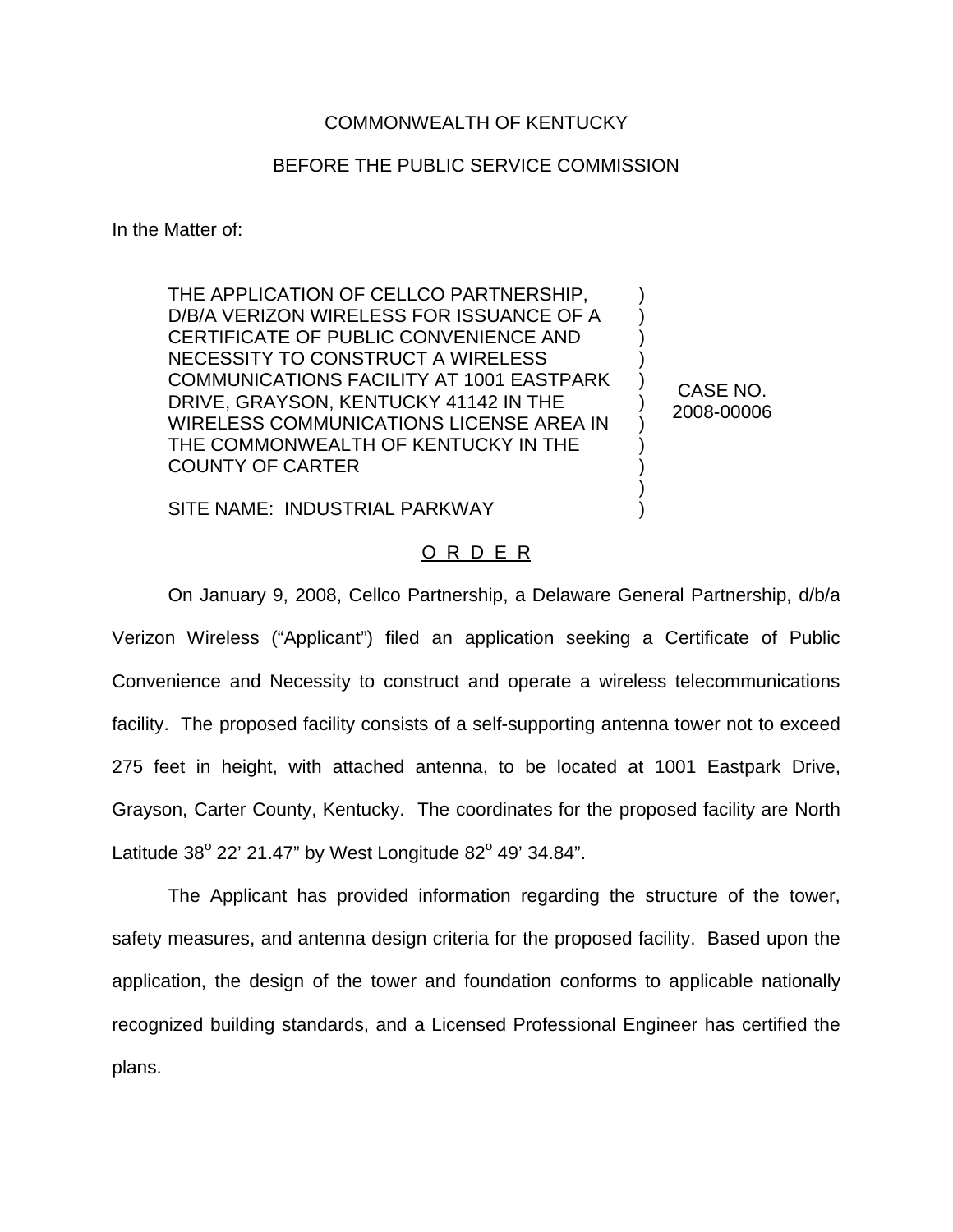Pursuant to 807 KAR 5:063, the Applicant has notified the County Judge/Executive of the proposed construction. The Applicant has filed applications with the Federal Aviation Administration and the Kentucky Airport Zoning Commission seeking approval for the construction and operation of the proposed facility. Both applications have been approved.

The Applicant has filed evidence of the appropriate notices provided pursuant to 807 KAR 5:063. The notices solicited comments and informed the recipients of their right to request intervention. To date, no public comments have been filed with the Commission.

The Commission, having considered the evidence of record and being otherwise sufficiently advised, finds the Applicant has demonstrated a facility is necessary to provide adequate utility service and that, therefore, a Certificate of Public Convenience and Necessity to construct the proposed facility should be granted.

Pursuant to KRS 278.280, the Commission is required to determine proper practices to be observed when it finds, upon complaint or on its own motion, that the facilities of any utility subject to its jurisdiction are unreasonable, unsafe, improper, or insufficient. To assist the Commission in its efforts to comply with this mandate, the Applicant should notify the Commission if it does not use this antenna tower to provide service in the manner set out in its application and this Order. Upon receipt of such notice, the Commission may, on its own motion, institute proceedings to consider the proper practices, including removal of the unused antenna tower, which should be observed by the Applicant.